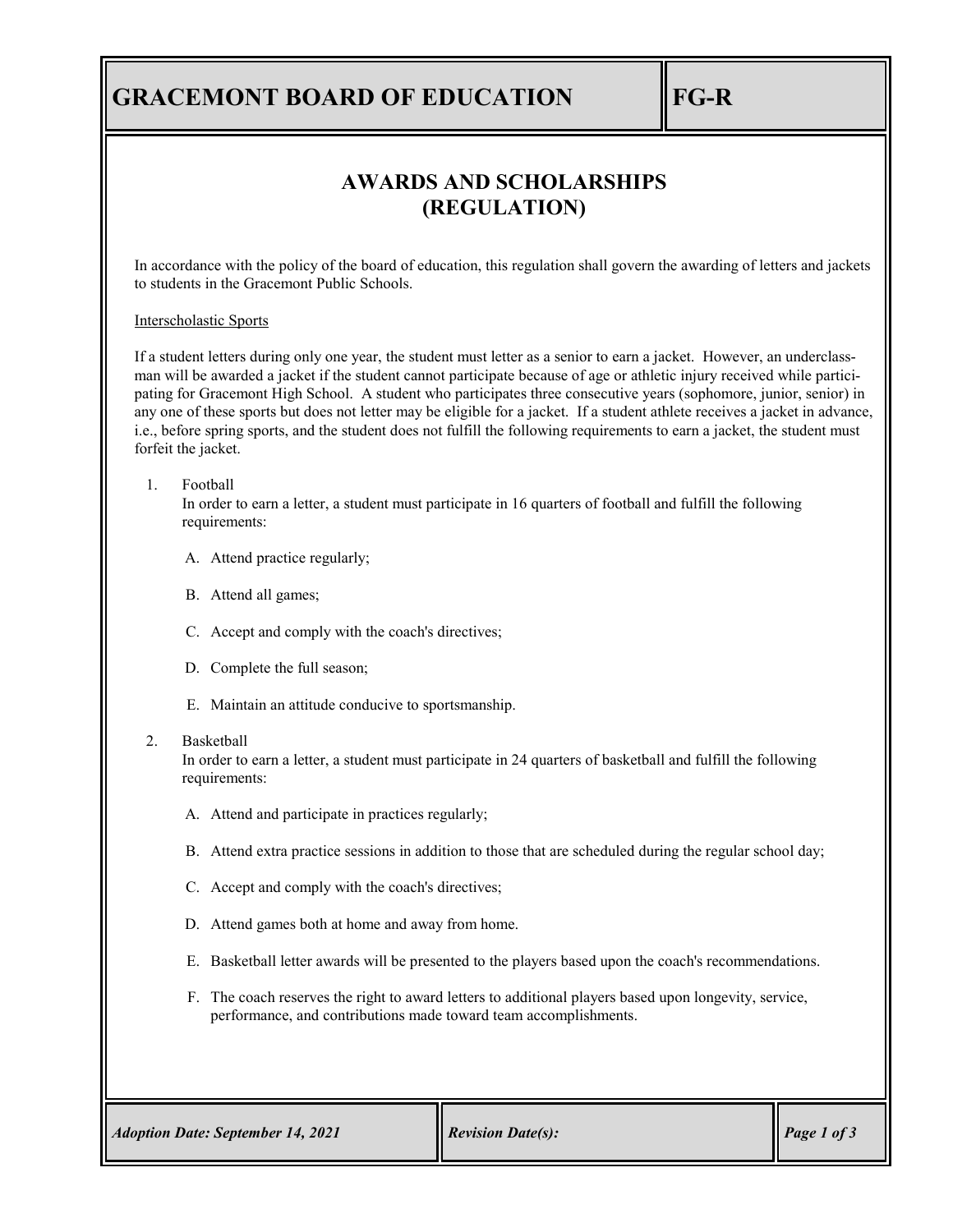# **GRACEMONT BOARD OF EDUCATION FG-R**

### **AWARDS AND SCHOLARSHIPS, REGULATION (Cont.)**

G. The coach reserves the right to not letter players based upon failure of a player to comply with or fulfill the above criteria.

#### 3. Baseball

In order to earn a letter, a student must participate in 21 innings of baseball and fulfill the following requirements:

- A. Attend practice regularly;
- B. Attend all games;
- C. Accept and comply with the coach's directives;
- D. Complete the full season;
- E. Maintain an attitude conducive to sportsmanship.
- F. The coach reserves the right to award letters to additional players based upon longevity, service, and contributions made to the team and the program.
- G. The coach reserves the right to not letter players based upon failure of a player to comply with or fulfill the above criteria.

#### 4. Track

In order to earn a letter, a student must participate in 8 events of track and fulfill the following requirements:

- A. Score at least one point in a track meet or complete two full years of track satisfactorily at Gracemont High School;
- B. Complete the full season;
- C. Attend all applicable track meets;
- D. Accept and comply with the coach's directives;
- E. Maintain an attitude conducive to sportsmanship.
- F. The coach reserves the right to not letter players based upon failure of a player to comply with or fulfill the above criteria.

#### 5. Wrestling

In order to earn a letter in wrestling, a student must fulfill the following requirements:

A. Attend practice regularly: